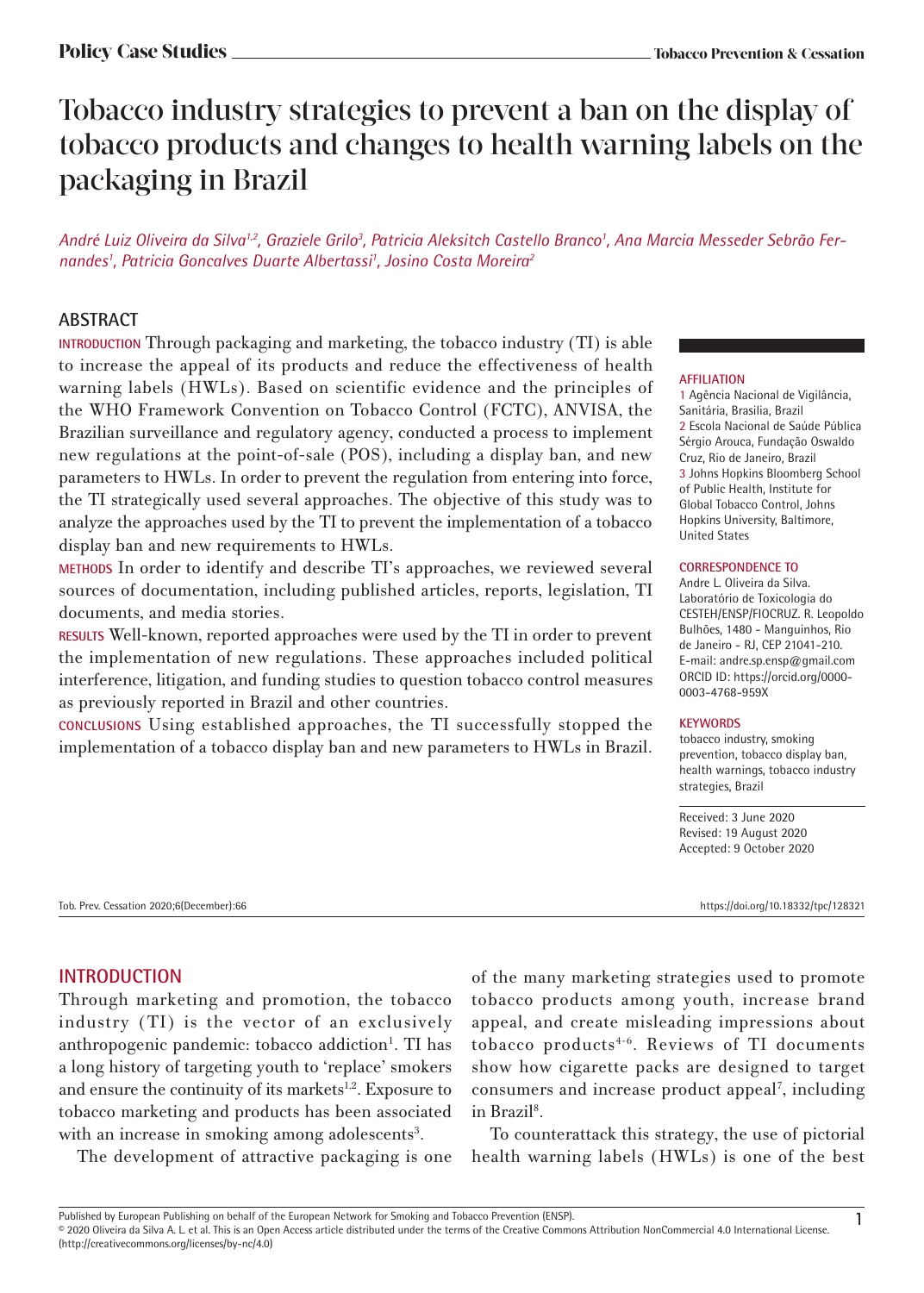policies available. Besides decreasing the appeal of tobacco packaging, HWLs also inform consumers about the risks of smoking and stimulate quitting attempts<sup>9</sup>. The WHO Framework Convention on Tobacco Control (FCTC) recommends a series of characteristics to develop effective packaging and labelling of tobacco products $10$ .

Considering the existing evidence on the efficacy of regulating packaging and labelling of tobacco products, including health warning labels, the Brazilian Health Regulatory Agency (ANVISA) published in 2010 a public consultation to establish new HWLs requirements and to ban the display of tobacco products at the point-of-sale (POS). This study reviews the approaches used by the TI as a response to the public consultation and analyzes the arguments used to prevent the implementation of the proposed regulations.

# **METHODS**

We conducted a retrospective, qualitative analysis between January and June 2019. First, we conducted a literature review in PubMed (MEDLINE). Our search strategy included the terms: [tobacco industry] AND [HWLs], which resulted in 145 articles; and [tobacco industry] AND [display bans], which resulted in 88 articles. Our inclusion criteria were: a) papers published in English, Spanish or Portuguese; and b) papers about strategies used by the TI to undermine the implementation of HWLs and/or display bans. After screening, our final sample comprised 34 articles published between 2000 and 2019. The same search strategy was used in SCIELO; however, it did not result in any additional articles.

In order to identify additional documents related to the approaches used by the TI to prevent or minimize the HWLs, we employed snowball  $search techniques<sup>11</sup> combining qualitative content$ techniques with interactive strategies<sup>12</sup> at the 'Truth Tobacco Industry Documents' (TTID) library<sup>13</sup>. All approaches identified via TTID were described in the scientific articles.

We also examined websites hosted by the TI or its allies, tobacco control organizations, and the federal government; in addition, we reviewed newspapers from Brazil's main tobacco producer region as well as national newspapers to identify other sources of information related to the public consultation and TI's reactions to it. We monitored legislative activity related to the public consultation via the official websites from the House of Representatives and the Federal Senate and additional internet search<sup>14,15</sup>. We also obtained official material directly from ANVISA regarding the public consultation, including lawsuits, via the Access to Information Law16.

When internal TI documents were cited by one of the sources, we triangulated the information with other documents (e.g. scientific papers, governments reports, FCTC documents) in order to ensure data reliability and reproducibility.

The TI strategies are presented following existing taxonomies on tobacco industry interference as described in Ulucanlar et al.<sup>17</sup>. We chose this taxonomy, because it is internationally accepted and because it has already been used to present and describe IT strategies in Brazil<sup>18</sup>.

# **RESULTS**

All the approaches used by the TI to undermine the new regulations proposed by ANVISA had been previously reported, and most of them were used to oppose a public consultation held by ANVISA during the discussion on banning additives to tobacco  $products<sup>18</sup>$ .

# **TI resistance to the public consultation**

Brazil was the second country in the world to implement pictorial HWLs on tobacco packaging and is recognized as one of the world leaders in tobacco control. Despite its tobacco control pioneering spirit, the TI has been a fierce opponent with a long history of strategies to prevent or minimize HWLs in tobacco  $products<sup>19</sup>$ . In 2010, ANVISA initiated the process to improve Brazil's HWLs by organizing a public consultation<sup>20</sup> on a proposed resolution to new HWLs.

Published on 28 December 2010, the public consultation, CP 117/2010, invited the population to provide comments to a draft proposal to Resolution 335/2003. The proposal included new tobacco packaging requirements, such as increased HWLs and new warning messages, and a ban on the display of tobacco products at the POS. The consultation lasted from January to April 2011, being the second longest public consultation in ANVISA's history to date (behind only the public consultation regarding tobacco additives)<sup>18,21</sup>. The draft proposal, in short,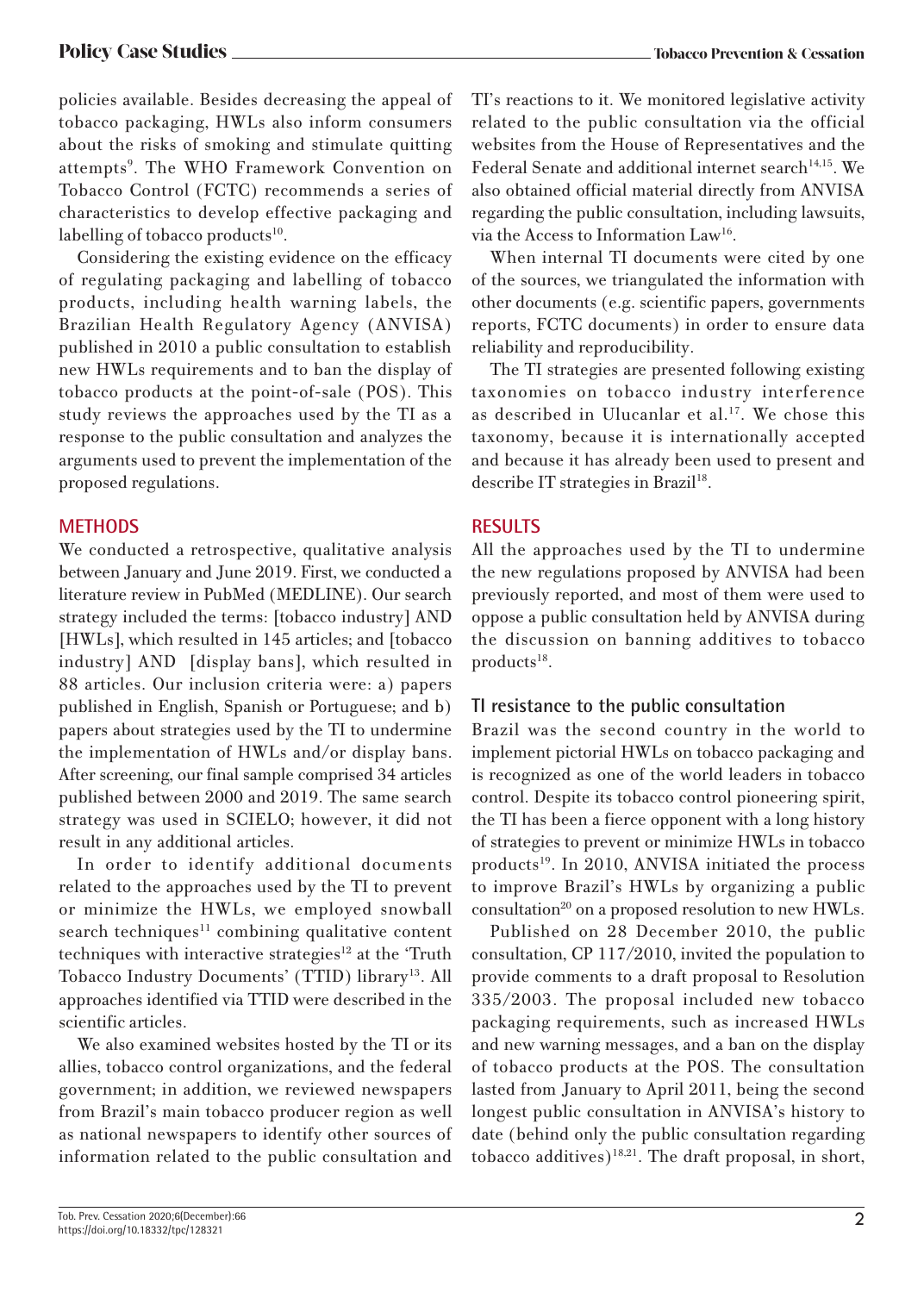contained the following provisions:

- New warning message occupying 50% of the front of the pack: 'Smoking is a disease. You are entitled to treatment'.
- Larger health warning messages on both sides of the pack.
- Mandatory HWLs to secondary packaging.
- Specific warning message to cigars and little cigars: 'These products cause mouth, tongue, and gum cancer and physical and chemical dependency. There are no safe levels to consume these substances'.
- Information provided by TI restricted only to brand name, manufacture date, type of product, quantities, manufacture (or importer) information, bar codes and contacts.
- Ban the use of words, images or any graphic features that could be used to promote or associate the product to: health benefits, relaxing proprieties, added value, promoting (directly or indirectly) the consumption, sexuality, product characteristics, commemorative dates, sports, inducing the use in prohibited places, expressions in languages other than Portuguese.
- New HWLs messages should occupy 60% of advertising material when displayed at the POS.
- Ban the display of tobacco products at POS, except at tobacco shops.
- Ban the promotional approach of tobacco products.

Contributions to the public consultation were mailed, emailed or hand-delivered to ANVISA<sup>22</sup>. A valid contribution was determined using the same approach of previous wok about TI in Brazil<sup>18</sup>.

Of the 140754 letters received by mail/handdelivered, only 28 were, in effect, a contribution. Of the 1020 participations received by email,  $301$  were in effect contributions<sup>22</sup>. This public consultation along with the one to ban additives on tobacco products are those that have received more contributions in total. This is of concern because it has been previously reported that this is an approach used by the TI to delay the analysis of the public's comments and, as a result, the implementation of the proposed resolution. The analysis of the documents obtained from ANVISA revealed that<sup>18,22,23</sup>:

1. Printed forms were used by the TI and supporters to contest the new regulations. These forms contained instructions on how to be filled in. Despite the theme not directly correlated to tobacco cultivation, more than 95% of participants identified themselves as tobacco growers.

- 2. Approximately 2000 were blank forms sealed sent directly from the print shop.
- 3. Most forms were not filled in, preventing the correct identification of the responsible for the contribution.

The TI paid a series of advertisements targeting tobacco growers, small business owners and the general population to spread the idea that the measures proposed by CP 117/2010 would increase illicit trade, negatively affect small business and farmers, affect the product information directed to consumers, and interfere in the consumers' freedom of choice24. One of these advertisements published on a national newspaper, in a reference to the letters sent to ANVISA, stated: 'Everybody has their own opinion. In this case, 150000 have the same'24.

These strategies could explain the massive participation of tobacco growers in the public consultation (more than 95% of participants), who were concerned about the impact of the display ban and larger HWLs.

Similar to one of the approaches used during the additive ban public consultation $21$ , a bill was proposed in the national congress (PDC 454/2011) to stop CP 117/2010; in addition, the bill's author used the same argument as to the previous consultation that the resolution interfered with National Congress authority<sup>21</sup>. In 2014, the bill proponent received BRL 40000 (about US\$15000, in 2014 Brazilian Real) from the tobacco company Alliance One<sup>25,26</sup>. In 2013, the author dropped the bill<sup>27</sup>.

The public hearing to discuss CP 117/2010 and  $CP112/2010$  was postponed due TI interventions<sup>18</sup>. Table 1 details the approaches used by the TI during the public commentary process.

# **TI use of junk science**

The same study conducted by the Getúlio Vargas Foundation (FGV) in 2011 to dispute the additive ban<sup>28</sup>, funded by the TI and groups linked to it<sup>29</sup>, concluded that a ban on the display of tobacco products at the POS would increase illicit trade, unemployment and criminal activity, and would result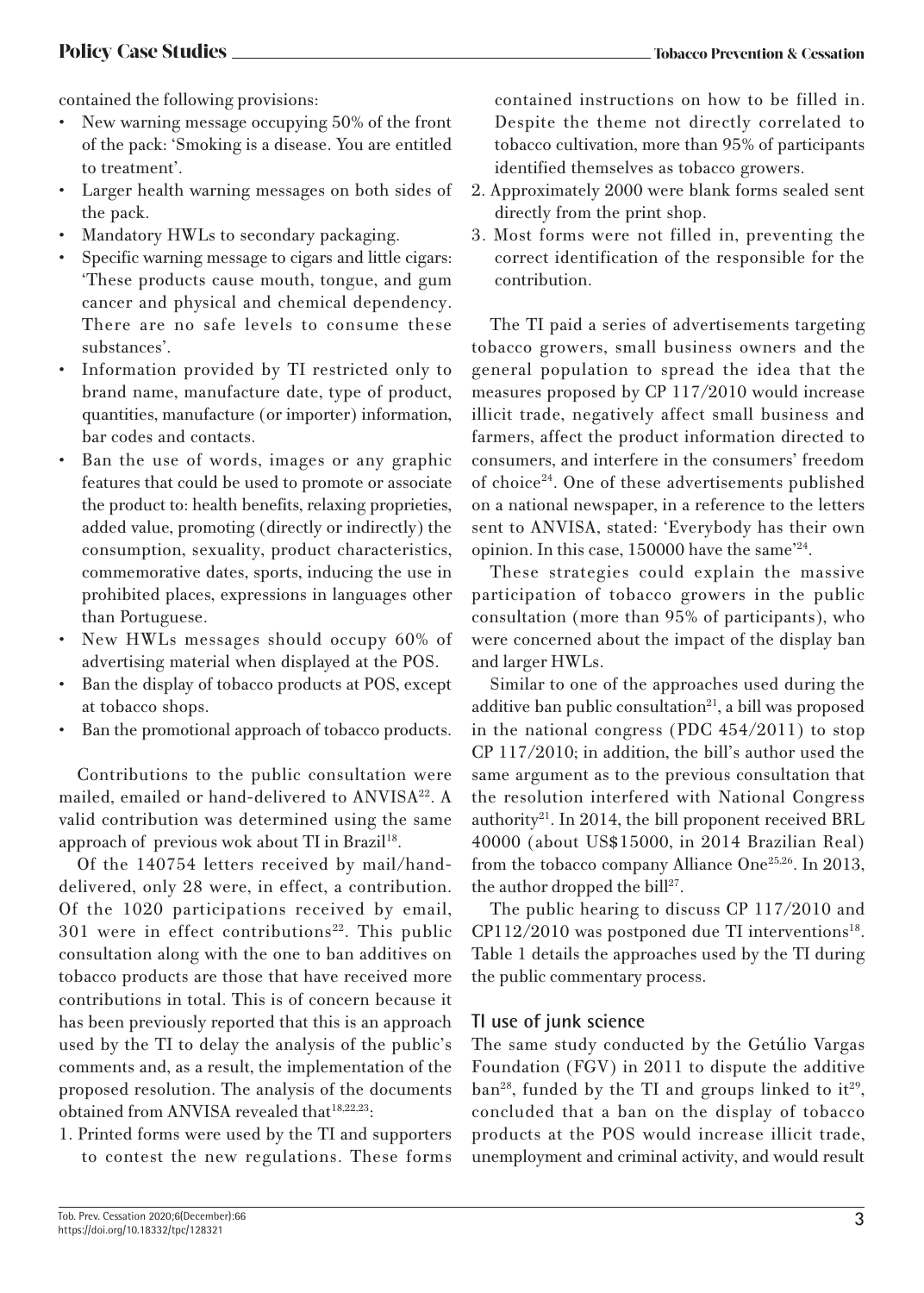| <b>Discursive strategy</b>                    | <b>Domain</b>                                                                                 | <b>Argument</b>                                                                                                                 |
|-----------------------------------------------|-----------------------------------------------------------------------------------------------|---------------------------------------------------------------------------------------------------------------------------------|
| Unanticipated costs to<br>economy and society | Economy                                                                                       | Loss of jobs (farmers and POS employees) and sales reduction due to<br>tobacco display ban                                      |
|                                               |                                                                                               | Loss of revenue (due to the increase of illicit trade)                                                                          |
|                                               | Law enforcement                                                                               | Rise of illicit trade – the tobacco display ban and the increase of health<br>warning message will facilitate the illicit trade |
|                                               | Legislation                                                                                   | ANVISA has no mandate to display ban, change the size and the HWLs<br>and define POS                                            |
| Intended public health<br>benefits            | There is not enough evidence                                                                  | There is no scientific evidence about the relation between tobacco<br>display and tobacco use                                   |
|                                               | Policy will not work                                                                          | The measures will not prevent smoking initiation among children                                                                 |
| Unintended benefits to<br>undeserving groups  | Smugglers will profit                                                                         | The measures will rise illicit trade                                                                                            |
| Expected tobacco<br>industry costs            | The tobacco display ban and<br>increased HWLs with new messages<br>will reduce sales and jobs | The tobacco display ban and increased HWLs with new messages will<br>increase illicit trade generating poverty and loss of jobs |
| <b>Instrumental strategy</b>                  | <b>Technique</b>                                                                              | <b>Description</b>                                                                                                              |
| Coalition management                          | Constituency recruitment                                                                      | Tl associations complain and argument to impede the public<br>consultation                                                      |
|                                               | Constituency fabrication                                                                      | Growers' and restaurants, bars and small shops association complain<br>about the public consultations                           |
| Information<br>management                     | Amplification                                                                                 | Dissemination of TI arguments in newspapers and other media                                                                     |
|                                               |                                                                                               | Dissemination of misleading information                                                                                         |
|                                               |                                                                                               | Massive participation against public consultation                                                                               |
|                                               | Suppression                                                                                   | 'Scientific studies' funded by TI contesting the tobacco display ban and<br>increased HWLs with new messages efficacy           |
| Direct involvement and<br>influence in policy | Incentives and threats                                                                        | Political campaign funding a political party that defends TI interests                                                          |
|                                               | Actor in legislative processes                                                                | Congressman supported by TI made an amendment in a provisional<br>measure blocking the implementation of the measures           |
|                                               |                                                                                               | Congressman supported by TI tried to cancel the public consultation<br>through legislative measures                             |
|                                               | Key actor in government                                                                       | Ministry of agriculture hosts a sectoral group of tobacco chaired by TI                                                         |
| Litigation                                    | Legal action to contest/obstruct<br>regulations                                               | Injunction to cancel the public hearing                                                                                         |

# Table 1. Discursive and instrumental strategies used by TI to stop the CP117/2010 in Brazil\*

POS: point-of-sale. TI: tobacco industry. \*Based on the work of Ulucanlar et al.<sup>17</sup>.

in tax revenue losses; therefore, it would not result in any public health benefit<sup>28</sup>. The Pan-American Health Organization (PAHO) reviewed the study and concluded it was biased, the authors had conflicts of interest, and that the arguments were not supported by references $30,31$ . The study was also reviewed by other independent researchers, who presented a similar conclusion to PAHO<sup>30</sup>.

# **TI interference in the National Congress**

In the second half of 2011, a provisional measure

on the taxation of tobacco products was approved by federal deputies, receiving several amendments beyond tax, including one that supported the implementation of frontal HWL, but without the message 'Smoking is a disease. You are entitled to treatment'. However, the provisional measure still allowed the display of tobacco products at the POS<sup>32</sup>.

According to some authors $30,31$ , the provisional measure was controversial because some of the proposed amendments were regressive in relation to already established tobacco control polices in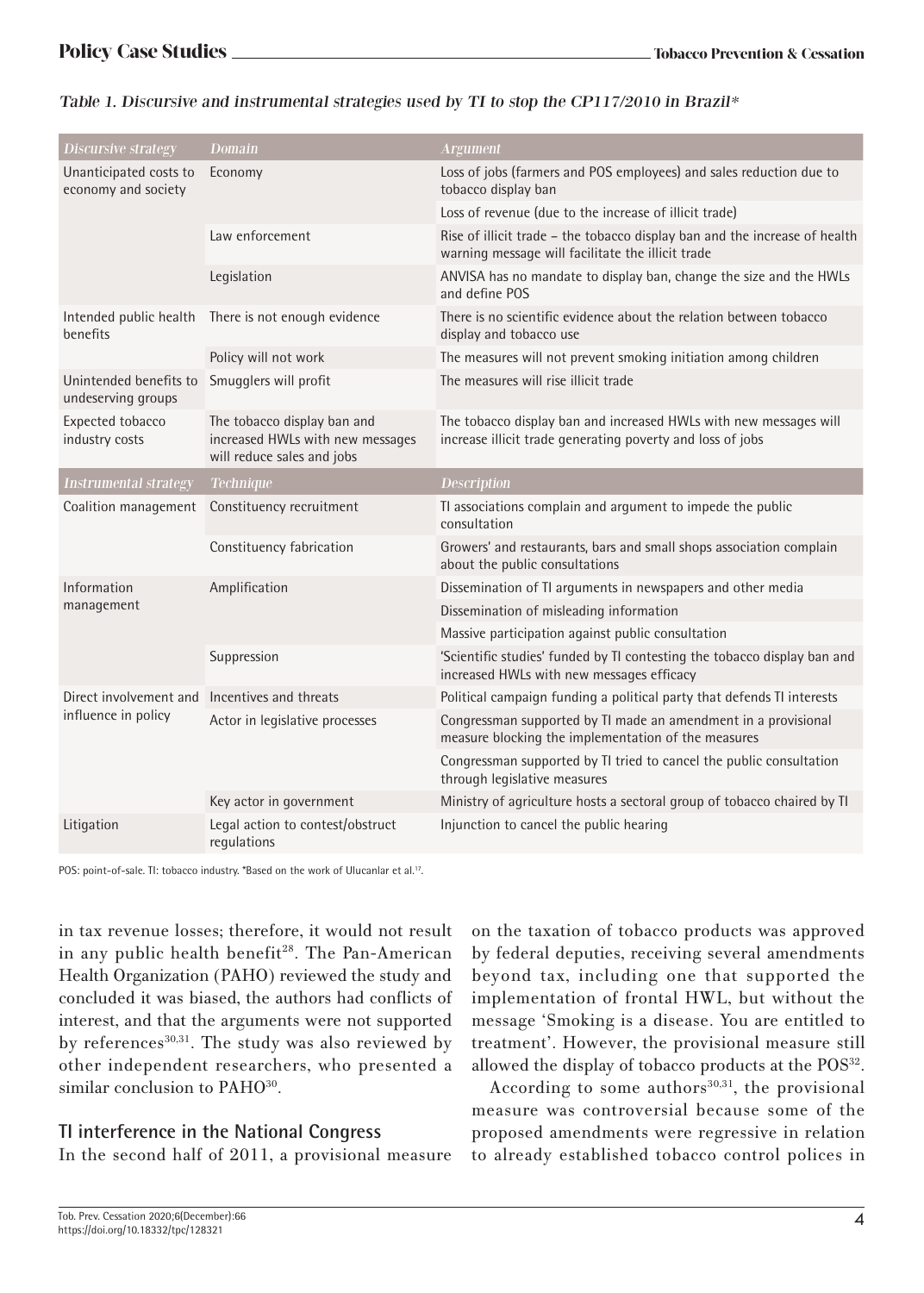### Table 2. Key arguments used by TI against new requirements to HWLs and a tobacco display ban in Brazil

| <b>TI Arguments</b>                                                                                                                                                                             | <b>Comments</b>                                                                                                                                 |
|-------------------------------------------------------------------------------------------------------------------------------------------------------------------------------------------------|-------------------------------------------------------------------------------------------------------------------------------------------------|
| Tobacco display ban is not effective.                                                                                                                                                           | The scientific literature indicates that banning tobacco display is<br>effective to reduce smoking prevalence and initiation <sup>52,53</sup> . |
| Increasing the health warning area will reduce product identification. There is no evidence about this relation. On the contrary, HWLs<br>favoring counterfeiting and the illegal market.       | are an evidence-based effective tobacco control measure <sup>54</sup> .                                                                         |
| The law violates the Brazilian Intellectual Property Law: the right to<br>property, the right to freedom of expression, the right to freedom of<br>initiative, and innovation.                  | The proposed text was legal; therefore, the legislation had to be<br>amended to make it illegal.                                                |
| ANVISA has no authority to enact a tobacco display ban and define<br>new health messages.                                                                                                       | The proposed text was legal; therefore, the legislation had to be<br>amended to make it illegal.                                                |
| The regulation will increase illicit trade and facilitate the counterfeit.                                                                                                                      | There is no evidence about this relation.                                                                                                       |
| The graphic warnings in the establishment will cause loss of revenue<br>in other products, as consumers will be discouraged from consuming<br>other products when viewing the impacting images. | There is no evidence about this relation.                                                                                                       |

the country. For example, one of the amendments would allow smoking in bars and restaurants, which had been prohibited since 1996. None of the regressive amendments was approved; however, the final provisional measure included the new HWL as indicated and did not ban the display of tobacco products at the POS<sup>33</sup>.

The new legislation expressly allowed the display of tobacco products at the POS<sup>33</sup>, preempting ANVISA's proposal being discussed in the public consultation CP 117/2010, which ended up being archived. In the end, all efforts related to the consultation did not result in any new tobacco control measure, and the TI successfully prevented the implementation of new HWLs and the display ban in Brazil.

One of the arguments used by a tobacco company against the use of the expression 'Smoking is a disease. Entitled to treatment' was that there was no evidence that another health warning would help to clarify smokers because Brazilian smokers are very well informed about the harms of smoking, and there would be no references to make such a statement<sup>23</sup>. Table 2 summarizes the key arguments used by TI and its allies and provides comments about each argument.

# **DISCUSSION**

The approaches used by the TI to interfere with the implementation of a tobacco display ban are the same as described in the literature<sup>34-37</sup>. Approaches used by the TI to deter the implementation of the display and new requirements to HWLs were the same as reported in Brazil and in other countries. Nevertheless, in most of the other cases, the TI employed intensive strategies after the implementation of a certain prohibition $48-51$ and not in order to stop a regulation, such as in Brazil.

The TI has used several approaches to undermine evidence-based public health policies<sup>34</sup>. In Brazil, the TI used similar approaches, suggesting that its actions are highly coordinated and organized. Considering that tobacco companies are mostly transnational, the use of similar approaches across the globe is not surprising.

Scientific evidence did not support the main arguments (economic damage and increase of illicit trade) used by the TI and its allies against the tobacco display ban and new requirements to HWLs, which was part of the FGV study funded by the  $TI^{28}$ . The lobby used to delay the public consultation process, as a mechanism to thwart regulations, has been described elsewhere, including lobbying activities during the public consultation as a strategy to prevent or at least delay regulation (in other areas of tobacco control policy). Nevertheless, it is worthwhile mentioning that the high number of contributions submitted to ANVISA during the public consultation is unique. Transparency and disclosing conflicts of interests are key measures in policy making, which includes the public's participation. Litigation was used once to avoid the public hearing at the National Institute of Cancer.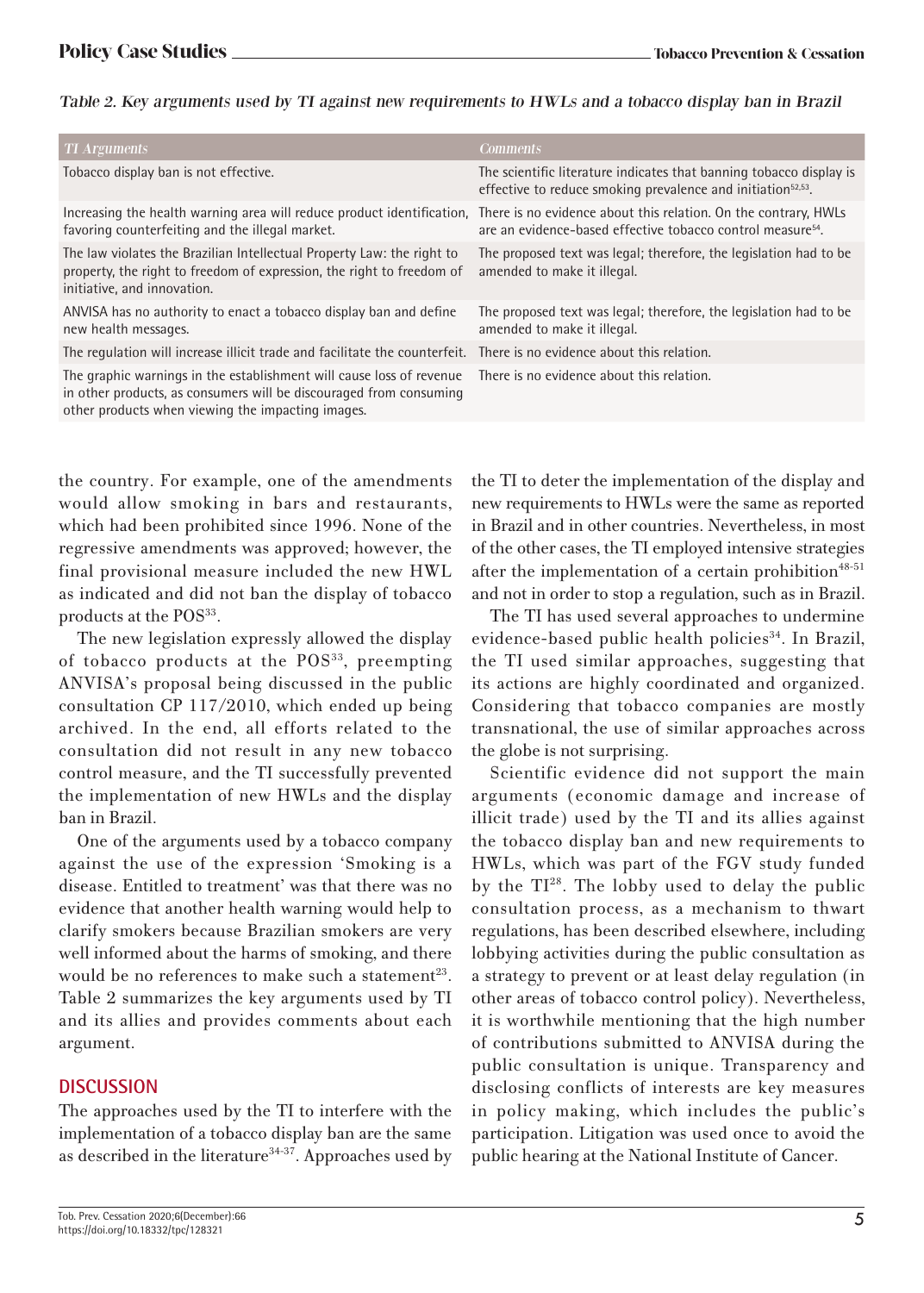# **Strengths and limitations**

This was the first study describing a successful TI strategy to prevent tobacco display ban and the larger and more impacting HWLs in Latin America and the Caribbean region. It can explain why almost all countries in this region have not implemented tobacco display bans. The argument analysis could be helpful to other countries to take countermeasures against the TI strategies used in the display ban process in Brazil. The present study describes how the lobby was an important tool used by TI to prevent the implementation of tobacco control policies.

However, not all documents were available, and limitations about the search and indexation of the gray literature involved in this process imposed challenges and difficulties to describe the strategy.

Some information was only available informally or unofficially, which makes its use and discussion impossible. It was not possible to identify all strategies used by IT, especially when it comes to lobbying or the use of front groups.

# **CONCLUSIONS**

HWLs and a tobacco display ban are evidencebased measures to contain the tobacco epidemic<sup>52-54</sup>. Despite not presenting solid scientific arguments, the TI was able to stop the implementation of these measures. Countries considering the implementation of HWLs and a ban on the display of tobacco products should learn from Brazil's failure in order to prepare themselves to face fierce and extensively documented opposition from TI. Countries must adopt procedures to guarantee transparency, especially to avoid conflicts of interest between the industry and public health policymakers. In this case, the TI was successful through its lobbying activities, thus pro-health lobby strategies and popular campaigns could be used as a response. The approaches used by TI are extensively known and tobacco control supporters should consider strategies to counterattack those of the TI before they even happen.

The TI strategies are global and very similar around the world; this reinforces the need to share experience and strength and apply FCTC Articles 20 (Research, surveillance, and exchange of information), 21 (Reporting and exchange of information), and 22 (Cooperation in the scientific, technical and legal fields and provision of related expertise).

# **REFERENCES**

- 1. World Health Organization. WHO Report on the Global Tobacco Epidemic, 2008: The MPOWER package. Geneva, Switzerland: World Health Organization; 2008. https://apps.who.int/iris/ bitstream/handle/10665/43818/9789241596282\_eng. pdf?sequence=1. Accessed June 12, 2019.
- 2. Soto Mas F, García León FJ. La industria tabaquera y la promoción del tabaquismo entre los menores y jóvenes: una revisión internacional. Gac Sanit. 2009;23(5):448- 457. doi:10.1016/j.gaceta.2009.04.004
- 3. Lovato C, Watts A, Stead LF. Impact of tobacco advertising and promotion on increasing adolescent smoking behaviours. Cochrane Database Syst Rev. 2011;2011(10):CD003439. doi:10.1002/14651858.CD003439.pub2
- 4. Hammond D, Dockrell M, Arnott D, et al. Cigarette pack design and perceptions of risk among UK adults and youth. Eur J Public Health. 2009;19(6):631-637. doi:10.1093/eurpub/ckp122
- 5. Bansal-Travers M, Hammond D, Smith P, et al. The impact of cigarette pack design, descriptors, and warning labels on risk perception in the U.S. Am J Prev Med. 2011;40(6):674-682. doi:10.1016/j.amepre.2011.01.021
- 6. Gallopel-Morvan K, Moodie C, Hammond D, et al. Consumer perceptions of cigarette pack design in France: a comparison of regular, limited edition and plain packaging. Tob Control. 2012;21(5):502-506. doi:10.1136/tobaccocontrol-2011-050079
- 7. Kotnowski K, Hammond D. The impact of cigarette pack shape, size and opening: evidence from tobacco company documents. Addict Abingdon Engl. 2013;108(9):1658- 1668. doi:10.1111/add.12183
- 8. Islam F, Thrasher JF, Szklo A, et al. Cigarette flavors, package shape, and cigarette brand perceptions: an experiment among young Brazilian women. Rev Panam Salud Pública. 2018;42:1-9. doi:10.26633/rpsp.2018.5
- 9. Hammond D. Health warning messages on tobacco products: a review. Tob Control. 2011;20(5):327-337. doi:10.1136/tc.2010.037630
- 10. WHO Framework Convention on Tobacco Control. Guidelines for implementation of Article 11: Packaging and labelling of tobacco products. http://www.who. int/fctc/treaty\_instruments/adopted/article\_11/en/. Published 2008. Accessed June 12, 2019.
- 11. Anderson SJ, McCandless PM, Klausner K, et al. Tobacco documents research methodology. Tob Control. 2011;20(Suppl 2):ii8-ii11. doi:10.1136/tc.2010.041921
- 12. Bero L. Implications of the tobacco industry documents for public health and policy. Annu Rev Public Health. 2003;24(1):267-288. doi:10.1146/annurev.publhealth.24.100901.140813
- 13. Roper Organization Inc. A Study of Smokers' Habits and Attitudes with Special Emphasis on Low Tar and Menthol Cigarettes. Vol II. In: Truth Tobacco Industry Documents: Philip Morris Records. https:// www.industrydocumentslibrary.ucsf.edu/tobacco/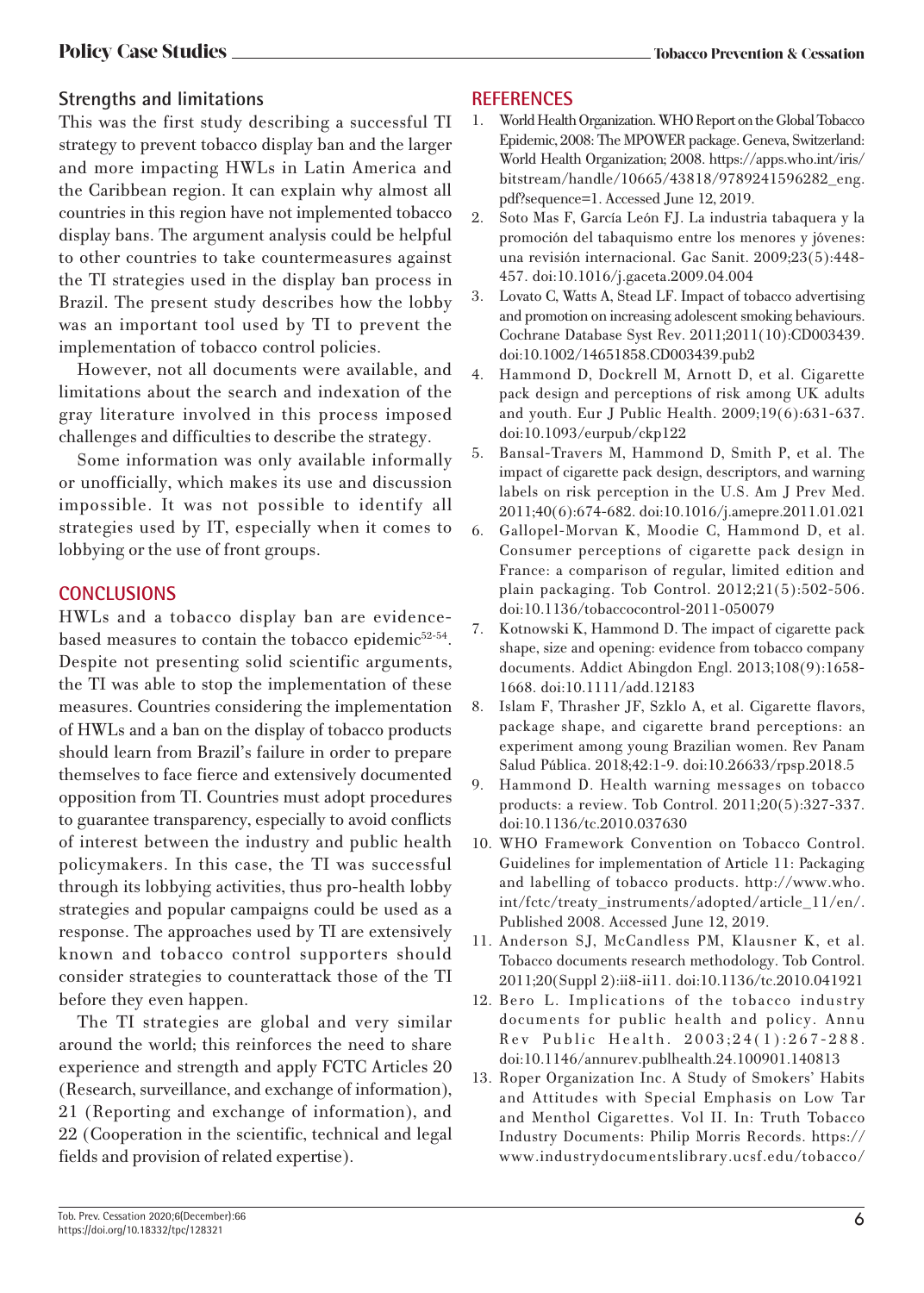docs/#id=mzyw0189. Published 1979. Accessed June 26, 2018.

- 14. Portal da Câmara dos Deputados Website. http://www2. camara.leg.br/. Accessed July 9, 2017.
- 15. Senado Federal Website. http://www12.senado.leg.br/ hpsenado. Accessed July 9, 2017.
- 16. Presidência da República Casa Civil, Subchefia para Assuntos Jurídicos. LEI Nº 12.527, DE 18 DE NOVEMBRO DE 2011. http://www.planalto.gov. br/ccivil\_03/\_ato2011-2014/2011/lei/l12527.htm. Accessed July 9, 2017.
- 17. Ulucanlar S, Fooks GJ, Gilmore AB. The Policy Dystopia Model: An Interpretive Analysis of Tobacco Industry Political Activity. PLOS Med. 2016;13(9):e1002125. doi:10.1371/journal.pmed.1002125
- 18. Silva ALO da, Bialous SA, Albertassi PGD, et al. The taste of smoke: tobacco industry strategies to prevent the prohibition of additives in tobacco products in Brazil. Tob Control. 2019;28(e2):e92-e101. doi:10.1136/tobaccocontrol-2018-054892
- 19. Perez C, Silva VL, Bialous SA, et al. Analysis of the tobacco industry's interference in the enforcement of health warnings on tobacco products in Brazil. Cad Saúde Pública. 2017;33(Suppl 3). doi:10.1590/0102-311x00120715
- 20. Agência Nacional de Vigilância Sanitária. Consulta Pública no 117 de 27/12/2010 - Proposta de Revisão da RDC 335/2003, que dispõe sobre as embalagens e os materiais de propaganda dos produtos fumígenos derivados do tabaco. http://portal.anvisa.gov.br/consultas-publicas#/ visualizar/25601. Accessed June 12, 2019.
- 21. Agência Nacional de Vigilância Sanitária. Consultas Públicas - Anvisa. http://portal.anvisa.gov.br/consultaspublicas. Accessed November 17, 2017.
- 22. Agência Nacional de Vigilância Sanitária. Apresentação dos Resultados da Consulta Pública 117/2010 - Audiência Pública número 03/2011. Brasília, DF: Anvisa; 2011.
- 23. Agência Nacional de Vigilância Sanitária/ Gerência de Produtos de Tabaco. CP 117/2010 – avaliação das contribuições. Brasília, DF: GPDTA, ANVISA; 2016.
- 24. Aliança de Controle do Tabagismo, Action on Smoking and Health. Tabaconomics: Como as grandes empresas de tabaco usam dados duvidosos para minar as políticas de saúde (translated and adapted by ACTBr). http:// actbr.org.br/uploads/arquivo/739\_tabaconomics.pdf. Published 2012. Accessed June 14, 2019.
- 25. Tribunal Superior Eleitoral. Prestação de contas Eleitorais - Eleição 2014. SPCE WEB. http://inter01.tse.jus.br/ spceweb.consulta.receitasdespesas2014/. Αccessed Junε 14, 2019.
- 26. Observatório sobre as Estratégias da Indústria do Tabaco. Alceu Moreira. http://observatoriotabaco.ensp.fiocruz.br/ index.php/Alceu\_Moreira. Αccessed August 3, 2020.
- 27. Camara dos Deputados. PDC 454/2011 Projeto de Decreto Legislativo. https://www.camara.leg.br/proposicoesWeb/ fichadetramitacao?idProposicao=521922. Published 2011.

Accessed June 14, 2019.

- 28. FGV Projetos. Estudo dos Efeitos Socioeconômicos da Regulamentação, pela ANVISA, dos Assuntos que tratam as Consultas Públicas no 112 e 117. https://fgvprojetos. fgv.br/publicacao/estudo-de-efeitos-socioeconomicosda-regulamentacao-dos-assuntos-das-consultas-publicas. Published 2011. Accessed June 2, 2019.
- 29. Observatório sobre as Estratégias da Indústria do Tabaco. Categoria:Organizações ligadas ao tabaco. http://cetab.ensp.fiocruz.br/index.php/ Categoria:Organiza%C3%A7%C3%B5es\_ligadas\_ao\_ tabaco. Αccessed Μαρψη 24, 2019.
- 30. Cavalcante TM, Pinho MCM, Perez C, et al. Brasil: balanço da Política Nacional de Controle do Tabaco na última década e dilemas. Cad Saúde Pública. 2017;33(Suppl 3). doi:10.1590/0102-311x00138315
- 31. Leonardo Henriques Portes. A política de controle do tabaco no brasil de 1986 a 2016: contexto, trajetória e desafios. Rio de Janeiro, Brazil: Ministerio da Saude; 2017. http://bvssp.icict.fiocruz.br/lildbi/docsonline/get. php?id=5023. Accessed August 3, 2020.
- 32. Camara dos Deputados. MPV 540/2011: Medida Provisória. https://www.camara.leg.br/proposicoesWeb/ fichadetramitacao?idProposicao=513512. Published 2011. Accessed August 3, 2020.
- 33. Presidência da República Casa Civil, Subchefia para Assuntos Jurídicos. LEI Nº 12.546, DE 14 DE DEZEMBRO DE 2011. http://www.planalto.gov.br/ ccivil\_03/\_Ato2011-2014/2011/Lei/L12546.htm. Accessed June 17, 2019.
- 34. Saloojee Y, Dagli E. Tobacco industry tactics for resisting public policy on health. Bull World Health Organ. 2000;78(7):902-910. https://www.who.int/bulletin/ archives/78(7)902.pdf. Accessed August 3, 2020.
- 35. Assunta M, Fields N, Knight J, et al. 'Care and feeding': the Asian environmental tobacco smoke consultants programme. Tob Control. 2004;13(Suppl 2):ii4-ii12. doi:10.1136/tc.2003.005199
- 36. MacKenzie R, Collin J, Sriwongcharoen K, et al. 'If we can just 'stall' new unfriendly legislations, the scoreboard is already in our favour': transnational tobacco companies and ingredients disclosure in Thailand. Tob Control. 2004;13(Suppl 2):ii79-ii87. doi:10.1136/tc.2004.009233
- 37. Bialous SA, Shatenstein S. Profits Over People: Tobacco Industry Activities to Market Cigarettes and Undermine Public Health in Latin America and the Caribbean. Washington, DC: Pan American Health Organization; 2002. https://escholarship.org/uc/item/82r4v193#main. Accessed March 23, 2018.
- 38. Muggli ME, Hurt RD, Repace J. The tobacco industry's political efforts to derail the EPA report on ETS. Am J Prev Med. 2004;26(2):167-177. doi:10.1016/j.amepre.2003.10.015
- 39. Lee S, Ling PM, Glantz SA. The vector of the tobacco epidemic: tobacco industry practices in low and middleincome countries. Cancer Causes Control. 2012;23(Suppl